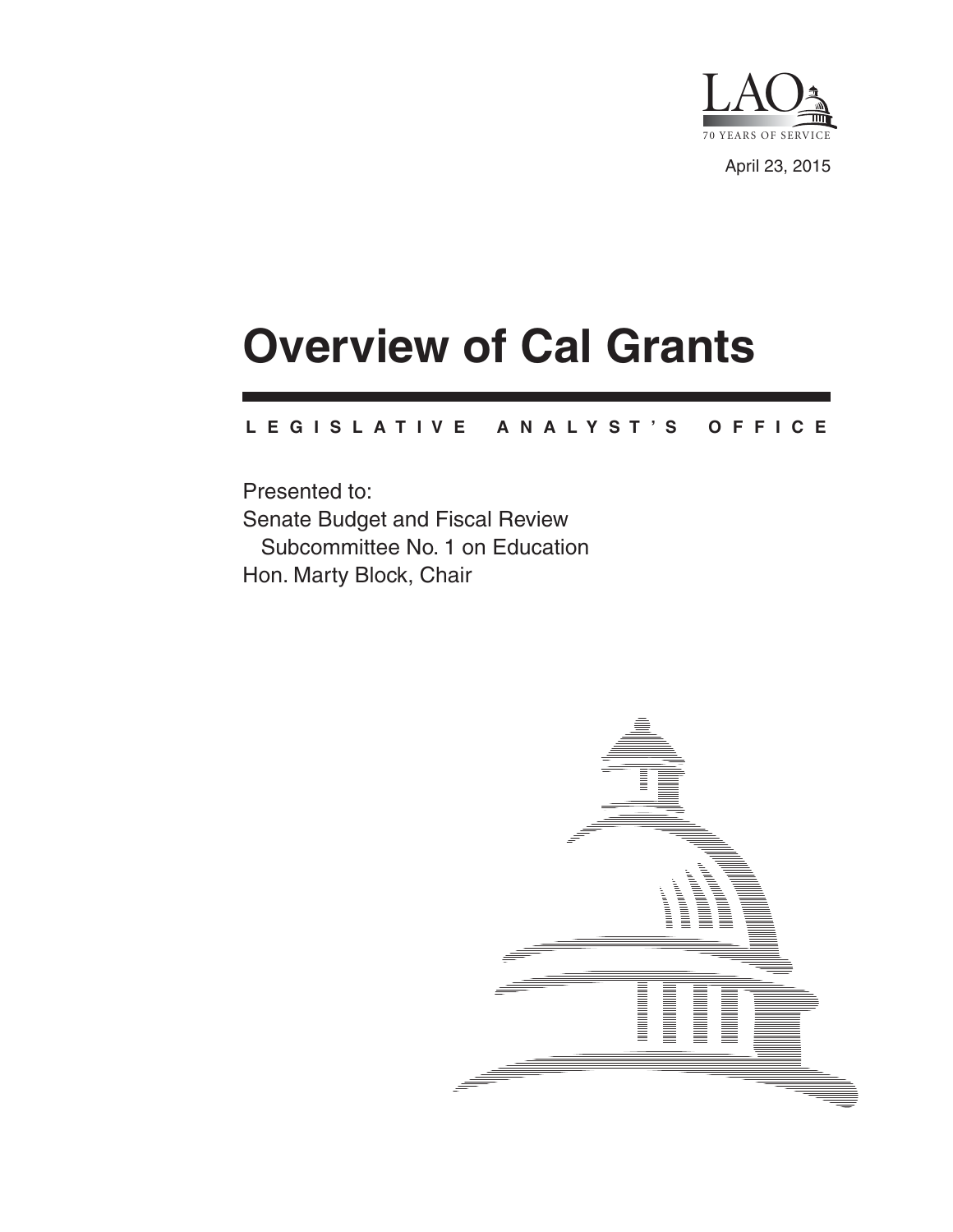

## **Cal Grants in Context**



### **Cal Grants Are One of Many Sources of Financial Aid**

■ Cal Grants comprise 13 percent of the financial aid received by California public college students.

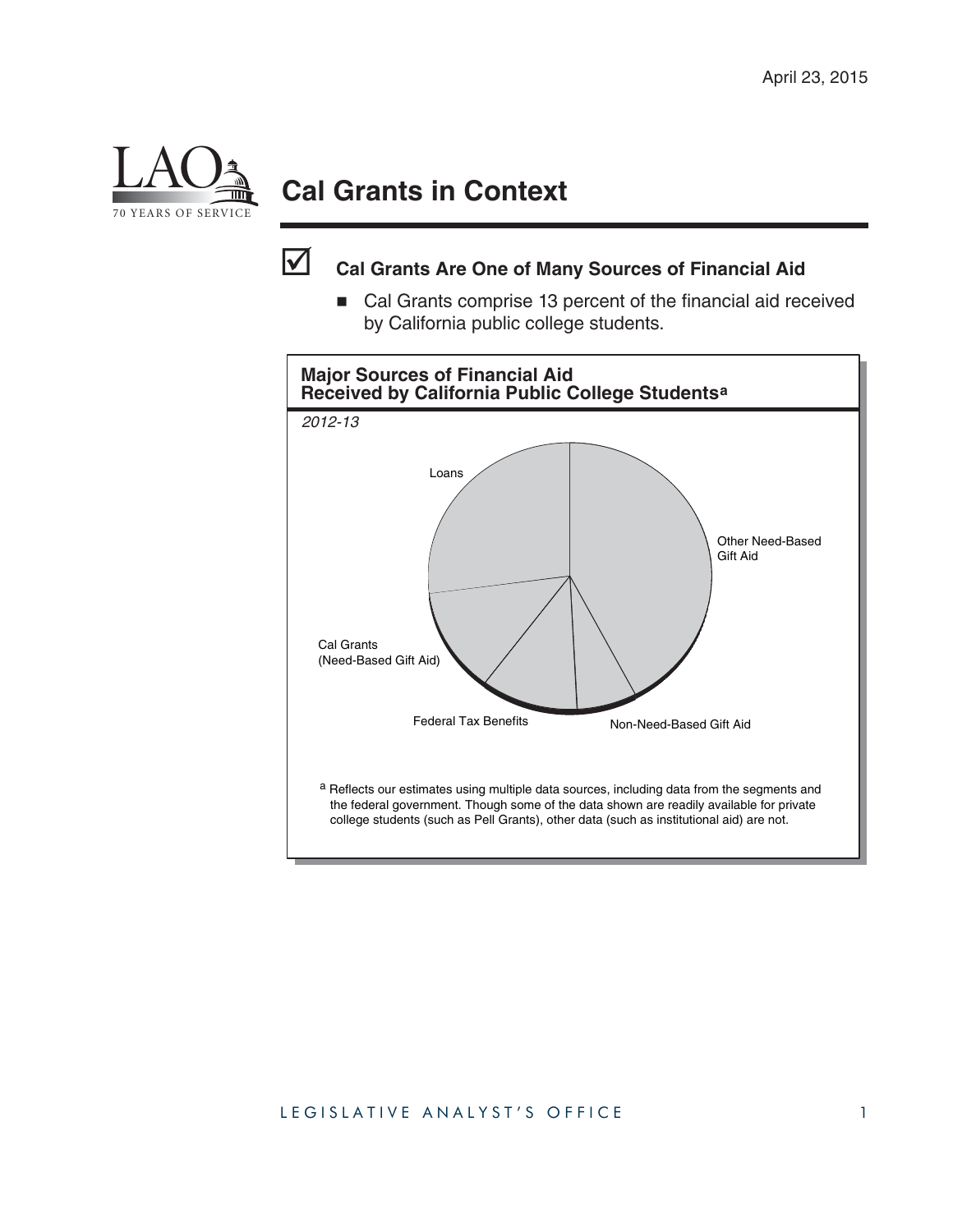

## **Award Amounts**



### **The Cal Grant Program Has Three Types of Awards**

- For Cal Grant A and Cal Grant B, the award amount depends on the type of institution a student attends. The awards cover full tuition at the University of California (UC) and California State University (CSU). In contrast, state law sets different award amounts for students attending private, nonprofit and private, for-profit colleges.
- Cal Grant C awards are for students attending shorter occupational, technical, or vocational programs.

| <b>Cal Grant Award Amounts</b>                                                                                                                                                                                                                         |                                                                                                                                                                   |
|--------------------------------------------------------------------------------------------------------------------------------------------------------------------------------------------------------------------------------------------------------|-------------------------------------------------------------------------------------------------------------------------------------------------------------------|
| 2014-15                                                                                                                                                                                                                                                |                                                                                                                                                                   |
| <b>Cal Grant A</b>                                                                                                                                                                                                                                     |                                                                                                                                                                   |
| Provides tuition awards for up to four years.<br>Covers full tuition (\$12,192) at UC.<br>Covers full tuition (\$5,472) at CSU.<br>Covers \$9,084 at nonprofit or WASC-accredited for-profit colleges.<br>Covers \$4,000 at other for-profit colleges. |                                                                                                                                                                   |
| <b>Cal Grant B</b>                                                                                                                                                                                                                                     |                                                                                                                                                                   |
|                                                                                                                                                                                                                                                        | Provides up to \$1,648 toward books and living expenses for up to four years.<br>Provides tuition coverage comparable to A award for second through fourth years. |
| <b>Cal Grant C</b>                                                                                                                                                                                                                                     |                                                                                                                                                                   |
| Provides up to \$2,462 for tuition and fees for up to two years.<br>Provides up to \$547 for other costs for up to two years.<br>WASC = Western Association of Schools and Colleges.                                                                   |                                                                                                                                                                   |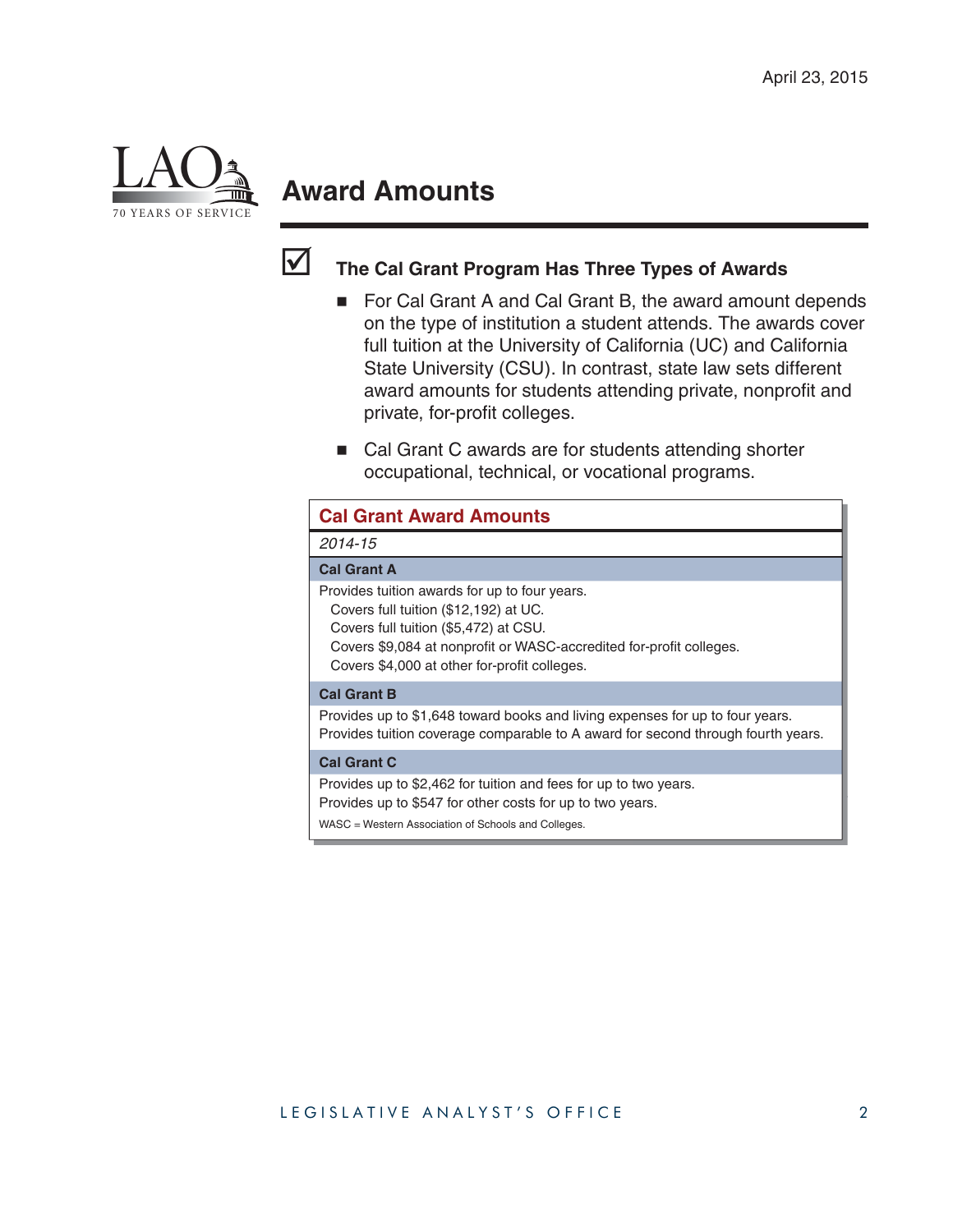

## **Student Eligibility**



#### **Several Different Ways for Students to Qualify for a Cal Grant**

- $\blacksquare$  To qualify for any Cal Grant award, a student must first meet general eligibility criteria. Additional eligibility criteria exist for each type of award.
- State law establishes Cal Grant A and Cal Grant B awards as an entitlement for students meeting certain eligibility criteria. This means the state automatically funds as many students as qualify.
- The state issues a limited number of Cal Grant A and Cal Grant B awards through a competitive program for students not meeting the entitlement program criteria.
- The state also issues a limited number of Cal Grant C awards a competitive basis.

| <b>Cal Grant Student Eligibility</b>                                                                                                                                                                                                                                                                                                                                                                                                                                                                                           |                                                                                                                                                                                                                                                                                     |  |  |
|--------------------------------------------------------------------------------------------------------------------------------------------------------------------------------------------------------------------------------------------------------------------------------------------------------------------------------------------------------------------------------------------------------------------------------------------------------------------------------------------------------------------------------|-------------------------------------------------------------------------------------------------------------------------------------------------------------------------------------------------------------------------------------------------------------------------------------|--|--|
| New Dependent Student Applicants, 2015-16                                                                                                                                                                                                                                                                                                                                                                                                                                                                                      |                                                                                                                                                                                                                                                                                     |  |  |
| <b>General Eligibility</b>                                                                                                                                                                                                                                                                                                                                                                                                                                                                                                     |                                                                                                                                                                                                                                                                                     |  |  |
| Is a California resident.<br>Is a U.S. citizen or eligible noncitizen.<br>Meets U.S. selective service requirements.<br>Attends a qualifying postsecondary institution.<br>Enrolls at least half time.                                                                                                                                                                                                                                                                                                                         | Maintains satisfactory academic progress.<br>Is not in default on any student loan.<br>Does not owe any federal or state grant refunds.<br>Has assets less than \$67,501.<br>Has income less than \$87,201 (Cal Grant A and<br>Cal Grant C) or \$45,801 (Cal Grant B). <sup>a</sup> |  |  |
| <b>A and B Awards</b>                                                                                                                                                                                                                                                                                                                                                                                                                                                                                                          |                                                                                                                                                                                                                                                                                     |  |  |
| <b>High School Entitlement.</b> Must be current high school senior or have graduated from high school<br>within the last year. Minimum high school GPA of 3.0 for A award and 2.0 for B award.<br>Transfer Entitlement. Must be CCC student under age 28 transferring to a four-year school.<br>Minimum college GPA of 2.4.<br><b>Competitive.</b> Must not be eligible for entitlement award. Minimum high school GPA of 3.0 for<br>A award and 2.0 for B award. State law authorizes 22,500 new competitive awards per year. |                                                                                                                                                                                                                                                                                     |  |  |
| <b>C</b> Awards                                                                                                                                                                                                                                                                                                                                                                                                                                                                                                                |                                                                                                                                                                                                                                                                                     |  |  |
| <b>Competitive.</b> Must enroll in occupational, technical, or vocational program at least four months<br>long. No GPA minimum. State law authorizes 7,761 new awards per year.<br>a For a family of four.                                                                                                                                                                                                                                                                                                                     |                                                                                                                                                                                                                                                                                     |  |  |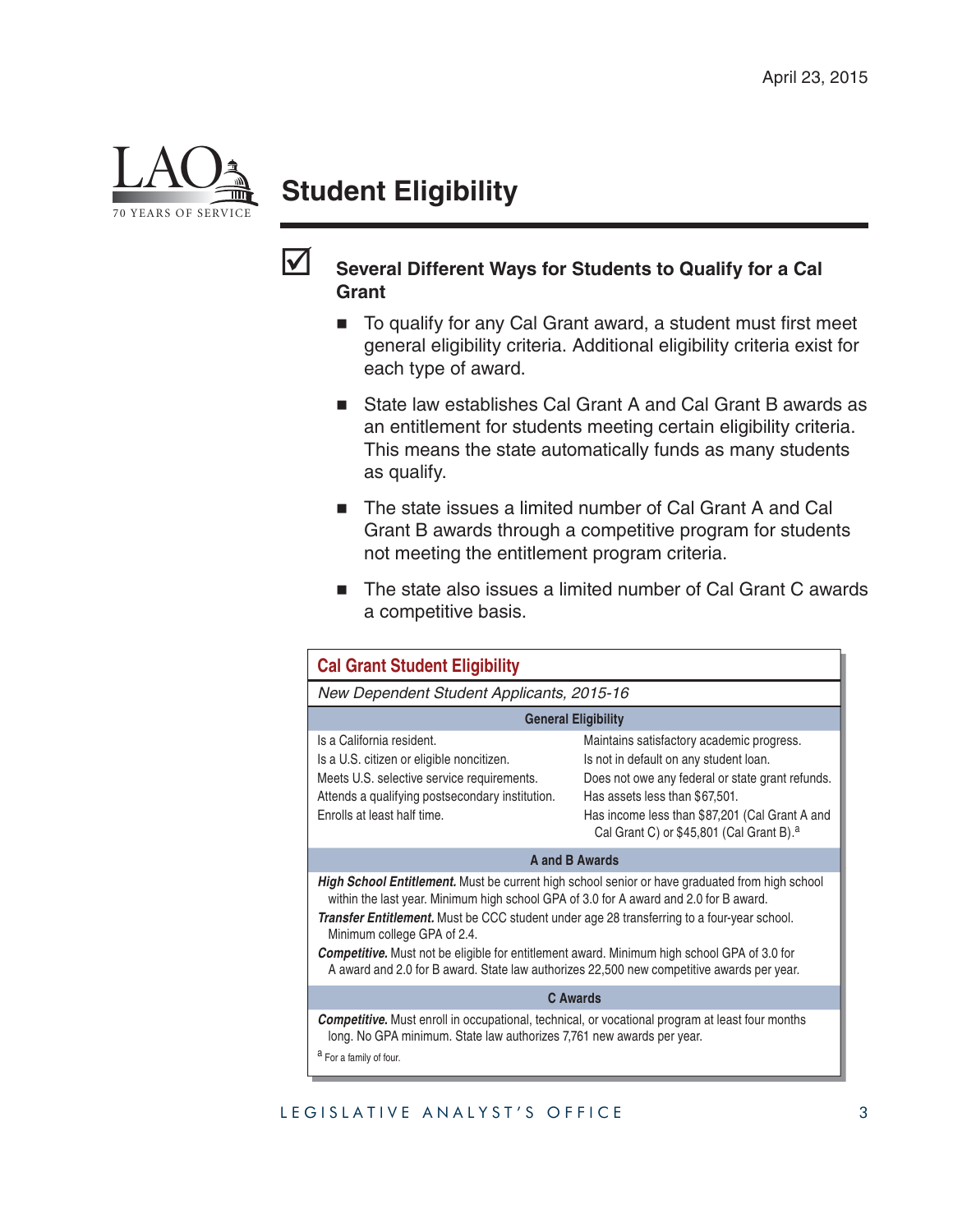

## **Institutional Eligibility**



### **Students May Use Cal Grant Awards Only at Eligible Institutions**

- **Institutions generally must meet federal financial aid** standards.
- **Institutions must maintain a student loan default rate below** 15.5 percent and a graduation rate above 20 percent. (Institutions with 40 percent or less of undergraduates borrowing federal student loans are exempt from these requirements.)
- **Institutions must report enrollment, persistence, and** graduation data for all students and Cal Grant recipients as well as job placement and earnings data for occupational programs.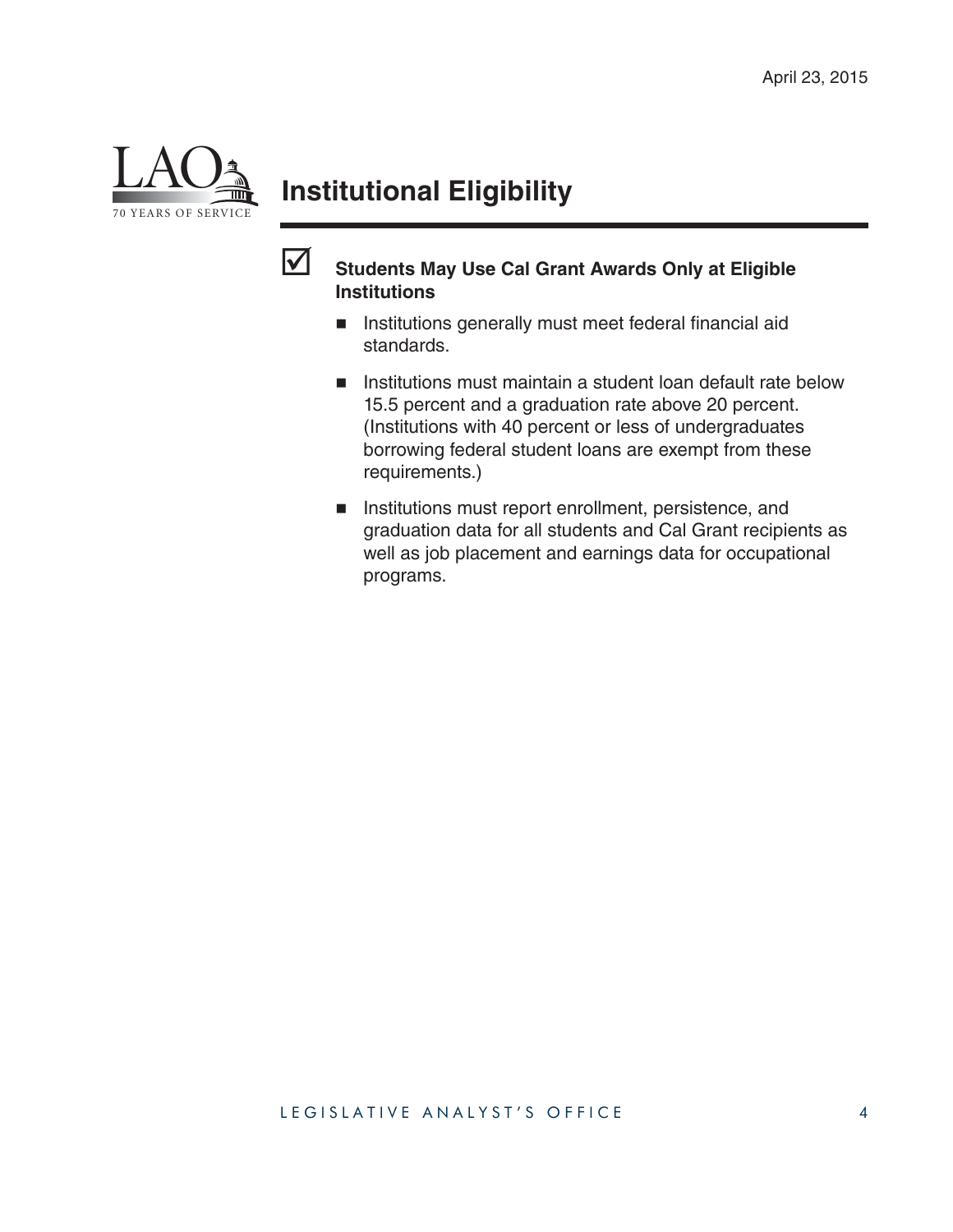

## **Expenditures**

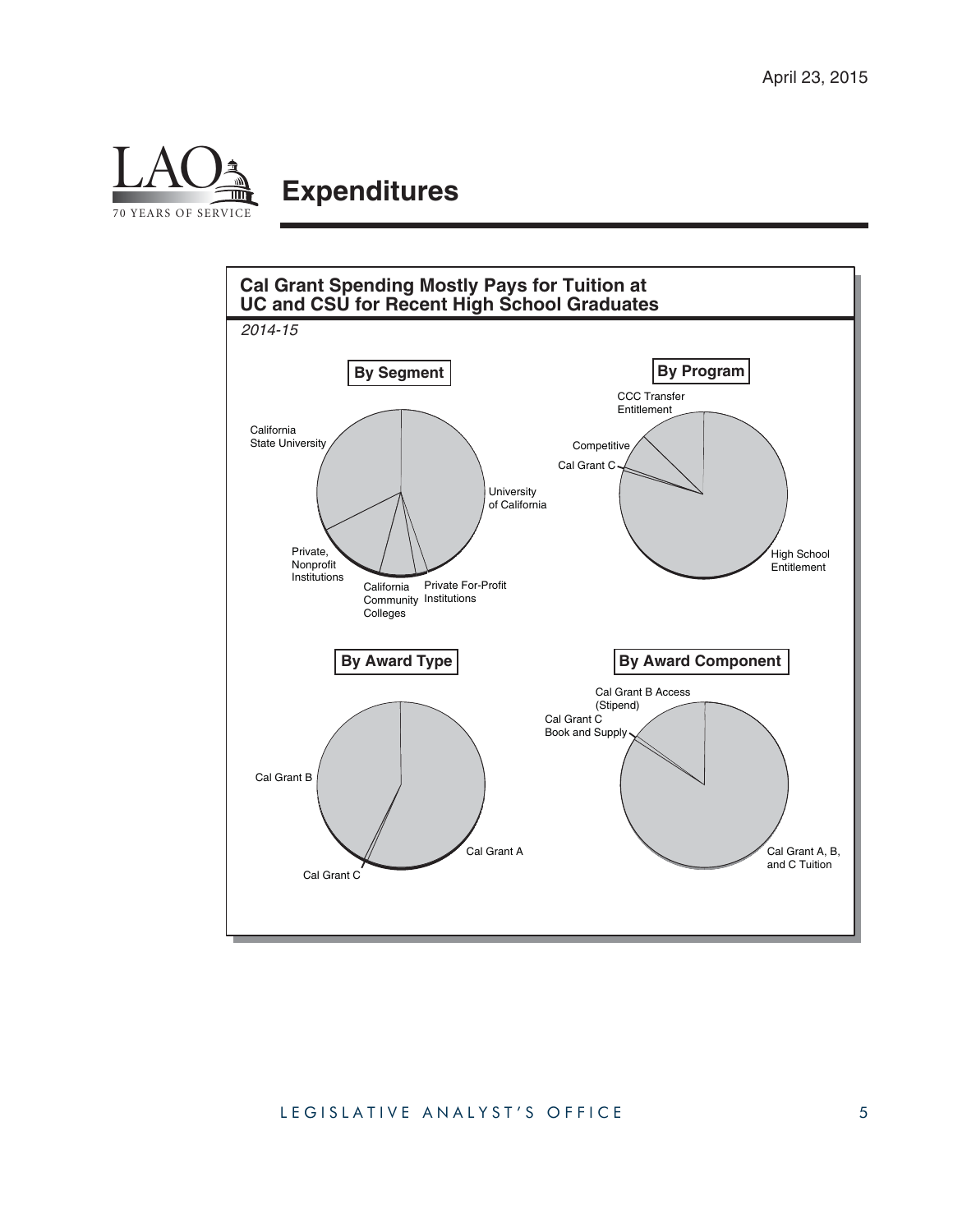

## **Expenditures** *(Continued)*



### **Cal Grant Spending Has Increased Significantly Since 2001**

- Over the last 15 years, Cal Grant expenditures have more than quadrupled—from \$485 million in 2001-02 to a projected \$2 billion in 2015-16.
- Most of the growth is attributable to awards used at UC and CSU. Both the number of awards has increased as well as the amount of each award (due to increases in tuition).